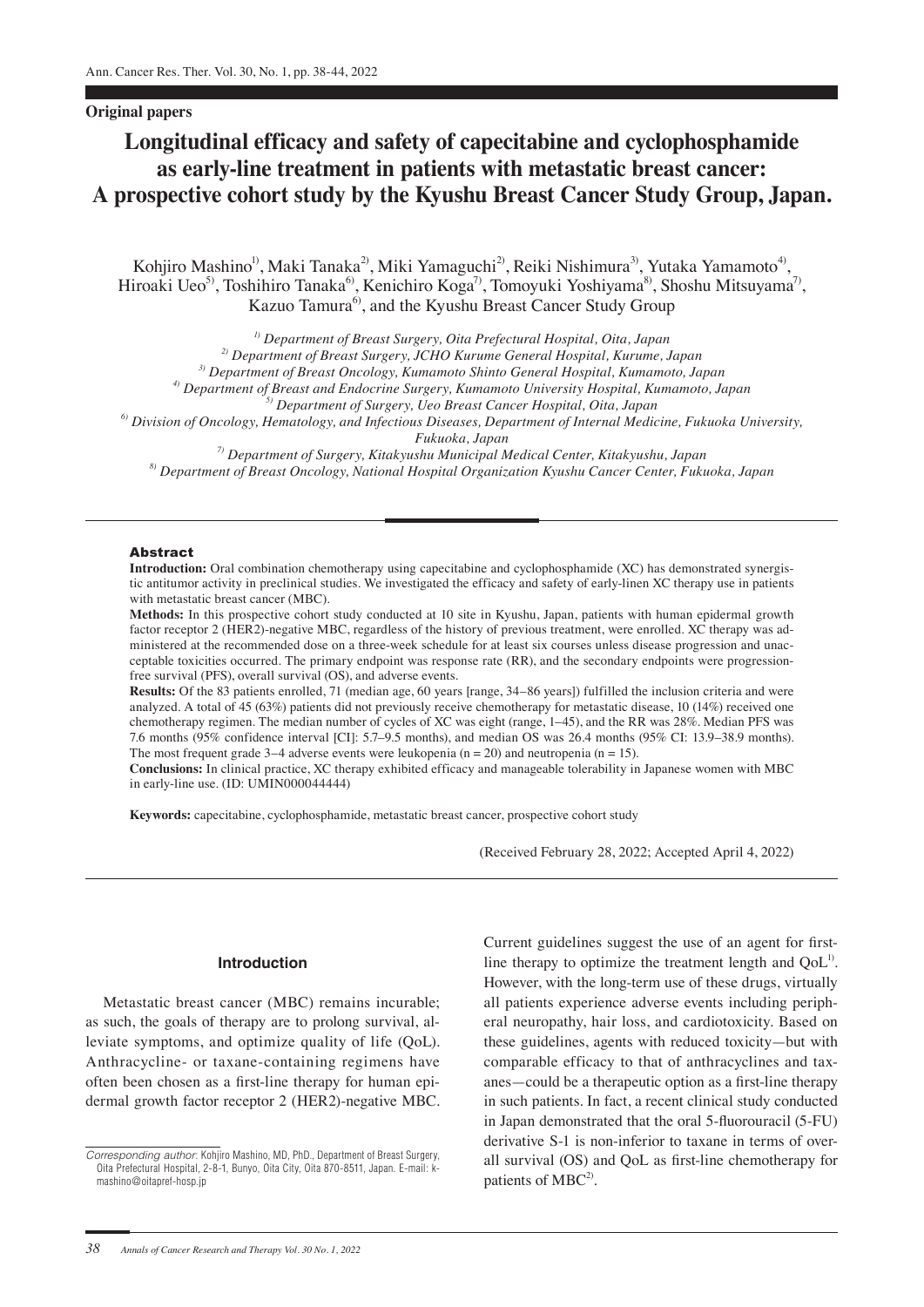Capecitabine is an oral active agent that is converted to 5-FU in a three-step enzymatic process and delivered selectively to the neoplastic tissue<sup>3)</sup>. After gastrointestinal absorption, capecitabine is hydrolyzed in the liver; deaminated by cytidine deaminase, an enzyme located principally in the hepatic and neoplastic tissue; and catalyzed by thymidine phosphorylase. Because thymidine phosphorylase activity is higher in neoplastic tissues than in normal tissues, 5-FU is preferentially generated in the neoplastic tissues. Previous clinical studies have shown that capecitabine monotherapy is an active firstline therapy for patients with anthracycline- and taxanerefractory  $MBC^{4, 5)}$ .

In xenograft and mammary tumor models, the administration of taxanes or cyclophosphamide was shown to upregulate the levels of thymidine phosphorylase in neoplastic tissues, and combination therapy using these agents with capecitabine demonstrated synergistic antitumor effects without significantly potentiating toxicity<sup>6, 7)</sup>. In humans, the efficacy of the combination of capecitabine and docetaxel was clinically demonstrated in a phase III study, which showed that the aforementioned therapy resulted in significantly superior time to progression and OS, with a manageable toxicity profile compared with that of docetaxel monotherapy<sup>8</sup>) oncologists are frequently faced with the challenge of treating patients whose disease has progressed during or following anthracycline therapy or who are ineligible for further anthracycline therapy. Many of these women remain candidates for cytotoxic chemotherapy, and several treatment options exist. Until recently, the taxanes, docetaxel in particular, were widely regarded as the most effective therapy for these patients, based on a survival advantage observed with docetaxel. However, a recent phase III study demonstrated that the addition of capecitabine to docetaxel results in superior overall survival (with a 3-month improvement in median survival.

Oral administration of antineoplastic agents is convenient, leading to enabling outpatient therapy much easily, which is believed to improve QoL compared to hospitalbased therapy, especially in patients with advanced cancers. Both capecitabine and cyclophosphamide are active therapeutic agents for breast cancer and can be administered orally. Harvey et al. demonstrated the efficacy and feasibility of combined capecitabine and cyclophosphamide (XC) therapy in a randomized study in comparison with the capecitabine monotherapy<sup>9</sup>. We conducted phase I study of the combination therapy in patients with MBC, and the recommended dose of these agents was established $10$ <sup>10</sup>. The excellent antitumor effects and favorable toxicity profiles of XC therapy were revealed in a prospective phase II study<sup>11)</sup>. This study was undertaken to prospectively evaluate the clinical efficacy of XC therapy as well as its adverse reactions in clinical practice.

# **Methods**

## **Patients**

Female patients with histologically-confirmed HER2 negative MBC including those with unresectable advanced disease, aged ≥20 years, with no history of combination chemotherapy with 5'-deoxy-5-fluorocytidine and cyclophosphamide other than perioperative chemotherapy which was given before at least 12 months since the last administration, with Eastern Cooperative Oncology Group performance status (ECOG-PS) 0 to 3, with measurable lesion(s) based on the Response Evaluation Criteria in Solid Tumors (RECIST) version 1.1, with at least 3 months of life expectancy, and with adequate bone marrow, liver, renal, and lung function were included in the study. Premenopausal women with hypersensitivity to pyrimidine fluoride drugs or cyclophosphamide, systemic infection, uncontrolled pleural effusion or ascites, pericardial effusion, symptomatic brain tumor, serious complications, active concomitant malignancy, or history of organ transplantation and those who are pregnant including those with possible pregnancy were excluded. Patients who were considered to be ineligible by the investigator were also excluded.

## **Study design**

This prospective, single-arm, multicenter cohort study was conducted at 10 sites in Japan. The study protocol and all amendments were approved by the local ethics committees or at the institutional review board at each participating study site. This trial was conducted in accordance with the Japanese Guidelines for Clinical Research of the Ministry of Health, Labor and Welfare, and the Declaration of Helsinki as well as other regulatory requirements. All participants provided written informed consent before enrolled into the study. This investigator-initiated clinical trial was supported by nonprofit organization the Clinical Hematology-Oncology Treatment Study Group (CHOT-SG).

The doses of capecitabine and cyclophosphamide were determined according to an earlier phase I trial<sup>10</sup>. A capecitabine dose of  $1,657$  mg/m<sup>2</sup>/day and a cyclophosphamide dose of  $65 \text{ mg/m}^2$ /day were given orally twice daily from days 1 to 14 and one week rest. The treatment was continued for at least six cycles at a every three-week cycle or until disease progression or toxicity or significant complications as described below. Treatment beyond six cycles was permitted at the discretion of the treating physician.

The therapy was withheld if significant toxicity occurred, and the treatment was resumed once the toxicity had resolved as dose adjustment was taken place. The treatment modification measures were as follows. The next cycle of treatment was initiated if the following con-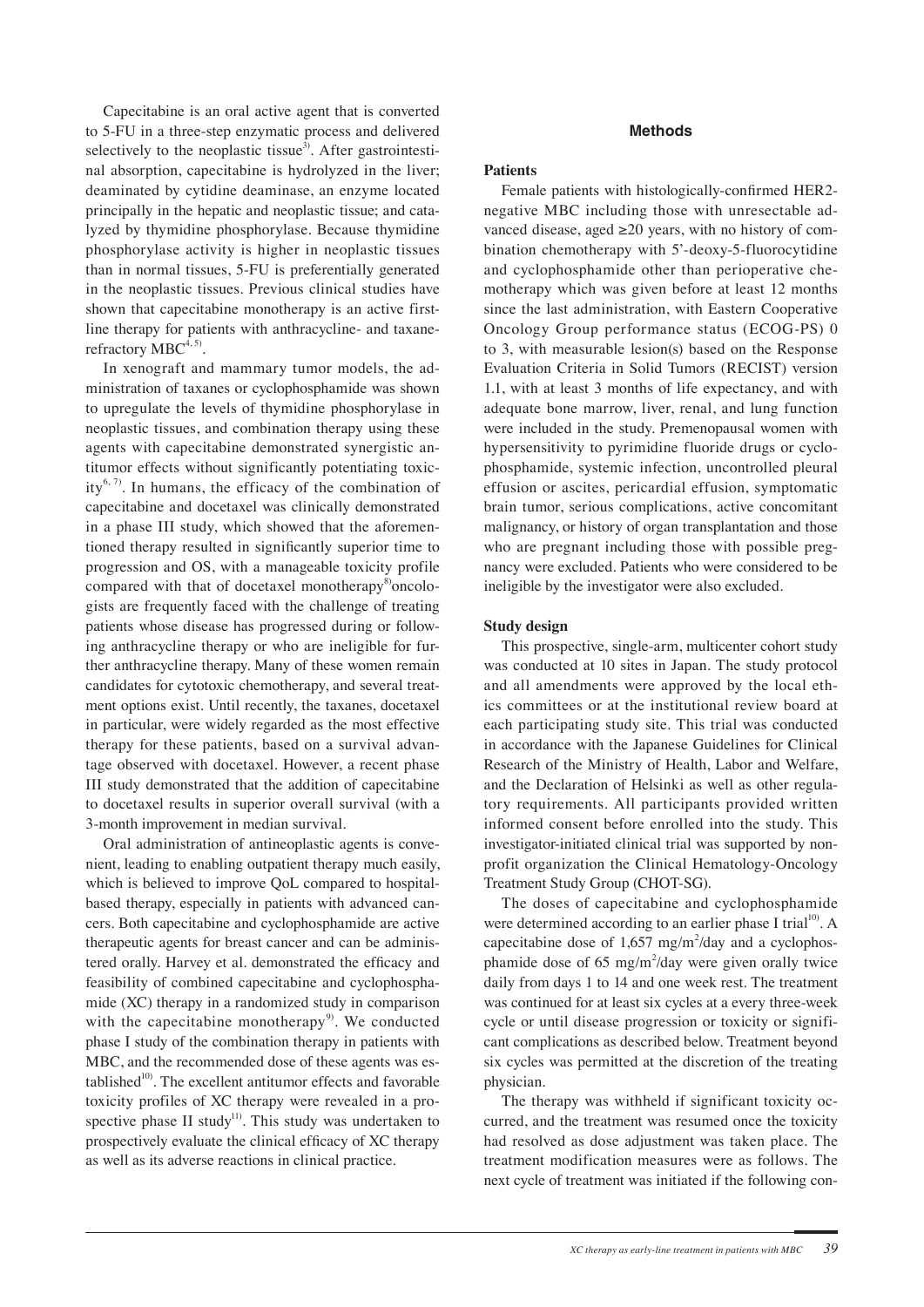ditions were met: neutrophil count  $\geq 1.5 \times 10^9$ /L, platelet count ≥75×10<sup>9</sup>/L, hemoglobin ≥8 g/dL, serum creatinine ≤1.5 times the upper limit of normal, serum total bilirubin ≤1.5 times the upper limit of normal, and aspartate aminotransferase (AST) and/or alanine aminotransferase (ALT) levels  $\leq 2.5$  times the upper limit of normal. The treatment was interrupted if patients developed an adverse event classified as grade 2, 3, or 4 according to the National Cancer Institute Common Toxicity Criteria. Treatment was interrupted at the first occurrence of grade 2 toxicity and then resumed at the original dose once the toxicity has resolved to grade 0–1. If the same grade 2 toxicity subsequently occurred, then treatment was discontinued and the dose was reduced by 25%. If grade 3 or 4 toxicity occurred, then treatment was interrupted, and the dose was reduced by 25% or 50%, respectively. At the third appearance of grade 2 toxicity or the second appearance of grade 3 toxicity, the treatment was interrupted until the toxicity resolved to grade 0–1, and treatment was continued at 50% of the original dose. Treatment was discontinued at the third occurrence of grade 3 toxicity or the second appearance of grade 4 toxicity, and the patient was withdrawn from the study. The treatment was maintained as long as treatment response was persisted and toxicity was acceptable.

# **Study assessments**

Tumor size was measured according to the RECIST guideline at baseline, and tumor response was assessed after every two cycles of XC. Hematological and nonhematological toxicities were evaluated according to the National Cancer Institute Common Toxicity Criteria, version 3.0.

The primary aim of the present study was to objectively determine the RR, i.e., complete response (CR) + partial response (PR). Secondary objectives were to estimate the progression-free survival (PFS) and OS and to determine the safety of this regimen. The PFS and OS were calculated and compared using the Kaplan-Meier method and log-rank test. PFS was defined as the interval from the time of assignment to this study until progression of the disease or death from any cause. OS was measured from the time of inclusion into this study until death from any cause. Survivors who did not experience disease progression were censored at the last date of contact. All eligible patients who received at least one dose of XC were included in the intention-to-treat analysis of efficacy and safety.

# **Statistical analysis**

The threshold response rate was set to 25% in consideration of the response rate of capecitabine alone in the first-line therapeutic effect on MBC, and the expected response rate was set to 40% in consideration of the response rate of taxane-based monotherapy $^{8, 9}$ .

The required sample size was estimated based on a threshold RR of 25% and an expected RR of 40%, 80% power, and an alpha value of 0.1 (one-sided) using the binomial test. Given 10% of ineligible patients, the target sample size was determined to be at least 70 patients. We used the Kaplan–Meier method to estimate survival curves to calculate 95% CIs for survival rates. Statistical analyses were performed using BellCurve version 3.20 (Social Survey Research Information Co., Ltd, Tokyo, Japan) for Excel (Microsoft Corporation, Redmond, WA, USA).

# **Results**

# **Patients**

A total of 83 patients were enrolled in this study between November 2009 and February 2012. Of them, 12 were excluded because they did not meet the inclusion criteria; thus, 71 patients were eligible for this study. The demographic and baseline characteristics of the patients are summarized in Table 1. The median age was 60 years (range, 34–86 years), and all patients had an ECOG-PS of 0 or 1. A total of 55 (77%) patients had estrogen receptor (ER)-positive MBC, 41 (58%) had progesterone receptorpositive MBC, and 11 (16%) did not have both receptors.

Table1 Patient demographics and baseline characteristics

| Eligible patients                         | 71 (100)    |
|-------------------------------------------|-------------|
|                                           |             |
| Age, years                                |             |
| Median (Range)                            | $60(34-86)$ |
| <49                                       | 12(17)      |
| $50 - 64$                                 | 35 (49)     |
| >65                                       | 24 (34)     |
| ER status                                 |             |
| positive                                  | 55 (77)     |
| negative                                  | 16(23)      |
| PR status                                 |             |
| positive                                  | 41 (58)     |
| negative                                  | 30(42)      |
| Metastatic sites                          |             |
| Visceral metastases                       | 52 (73)     |
| Liver                                     | 38 (54)     |
| Lung                                      | 27 (38)     |
| Soft tissue                               | 30(42)      |
| Bone                                      | 43 (61)     |
| Others                                    | 13 (18)     |
| Number of metastatic sites                |             |
| 1                                         | 13 (18)     |
| $\overline{2}$                            | 25(35)      |
| >3                                        | 33 (46)     |
| Prior adjuvant chemothrapy                | 44 (62)     |
| Anthracyclin or/and Taxane containing     | 28 (39)     |
| FU containing                             | 9(13)       |
| Others                                    | 2(3)        |
| Prior chemotherapy for metastatic disease |             |
| $\overline{0}$                            | 45 (63)     |
| 1                                         | 10(14)      |
| >2                                        | 16(23)      |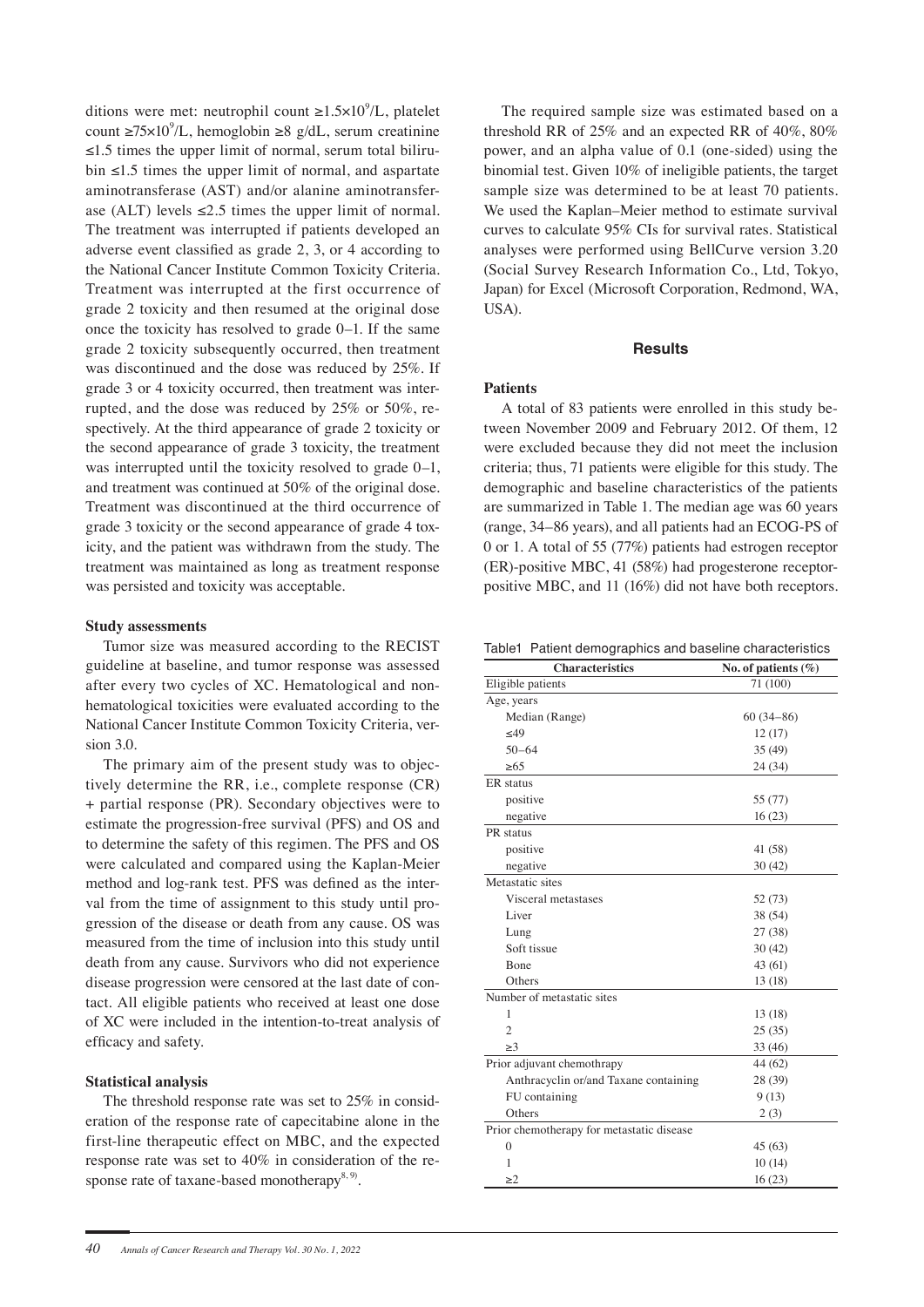Table2 Response to the treatment by the number of prior regimens, by the ER status, and by the patients' age.

|                               |           | <b>Number</b> | Over all                                   | <b>Clinical</b> | <b>Best response</b> |           |                             |                        |        |           |
|-------------------------------|-----------|---------------|--------------------------------------------|-----------------|----------------------|-----------|-----------------------------|------------------------|--------|-----------|
|                               |           |               | of patients response $(\%)$ Benefit $(\%)$ |                 | CR                   | <b>PR</b> | $SD \geq$<br><b>6months</b> | SD<<br><b>6</b> months | PD     | <b>NA</b> |
| Prior chemotherapy<br>for MBC | $\theta$  | 45            | 16(36)                                     | 27(60)          | 3(7)                 | 13 (29)   | 11(24)                      | 7(16)                  | 7(16)  | 4(9)      |
|                               |           | 10            | 1(10)                                      | 7(70)           | 0(0)                 | 1(10)     | 6(60)                       | 1(10)                  | 2(20)  | 0(0)      |
|                               | $2\leq$   | 16            | 3(19)                                      | 9(56)           | 0(0)                 | 3(19)     | 6(38)                       | 3(19)                  | 2(13)  | 2(13)     |
| ER status                     | positive  | 55            | 13(24)                                     | 34(62)          | 2(4)                 | 11(20)    | 21 (38)                     | 8(15)                  | 7(13)  | 6(11)     |
|                               | negative  | 16            | 7(44)                                      | 9(56)           | 1(6)                 | 6(38)     | 2(13)                       | 3(19)                  | 4(25)  | 0(0)      |
| Age                           | $\leq 64$ | 47            | 16(34)                                     | 29(62)          | 3(6)                 | 13(28)    | 13(28)                      | 6(13)                  | 7(15)  | 5(10)     |
|                               | $65 \le$  | 24            | 4(17)                                      | 14(58)          | 0(0)                 | 4(17)     | 10(41)                      | 5(21)                  | 4(16)  | 1(4)      |
| Total                         |           | 71            | 20(28)                                     | 43(61)          | 3(4)                 | 17(24)    | 23(32)                      | 11(15)                 | 11(15) | 6(8)      |

|                                     | Metastatic site |            |                 |                |         |            |                                |  |
|-------------------------------------|-----------------|------------|-----------------|----------------|---------|------------|--------------------------------|--|
| <b>Prior chemothrapy</b><br>for MBC | Liver           | Bone       | Lung (visceral) | Lung (pleural) | Skin    | Lymph node | <b>Contralateral</b><br>breast |  |
|                                     | 9/18(50)        | 21/25(84)  | 11/16(69)       | 4/5(80)        | 2/3(67) | 14/22(64)  | N.A                            |  |
| 1or2                                | 15/19 (79)      | 15/17 (88) | 10/11(91)       | N.A            | 1/2(50) | 5/6(83)    | 1/1(100)                       |  |
| Total                               | 24/37(65)       | 36/42(86)  | 21/27(78)       | 4/5(80)        | 3/5(60) | 19/28 (68) | 1/1(100)                       |  |
|                                     |                 |            |                 |                |         |            |                                |  |

N.A: not assessable.

Lung or liver metastasis was present in 27 (38%) and 38 (54%) patients, respectively. Among the 71 patients treated in this study, 44 (62%) had previously undergone adjuvant chemotherapy. A total of 45 (63%) patients did not previously receive chemotherapy for metastatic disease, 10 (14%) received one chemotherapy regimen, and 15 (21%) received two chemotherapy regimens.

The median number of XC therapy cycles was eight (range, 1–45). The reasons of discontinuing the treatment beyond 6 cycles are progression of disease (32%), severe diarrhea (1%), bone marrow suppression (1%), severe weight loss  $(1\%)$ , infection  $(1\%)$ , and pulmonary embolism (1%).

#### **Efficacy analysis**

The best responses to the treatment protocol are summarized in Table 2. Objective CR and PR were observed in 20 of the 71 patients in the intention-to-treat population, resulting in an overall RR of 28%. Thirty-four (48%) additional women had stable disease (SD), and 23 had SD for  $\geq 6$  months, corresponding to a clinical benefit response (CBR [CR +PR + SD  $\geq 6$  months]) rate of 61%. For patients without prior chemotherapy for metastatic lesions, the response rate was 36% and CBR was 60%. Table 2 summarizes the efficacy by treatment line, ER expression, and age. Over all RR in the first line therapy is 36%, while that of beyond the second line therapy is 19%. The analysis of ER expression revealed that the overall RR was 24% in the ER-positive group and 44% in the ER-negative group, respectively. Over all RR of the treatment in the elderly aged 65 and over was 17%, and that in the aged 64 and under was 34%. CBR was 58%

and 62%, respectively.

Table 3 shows the CBR rates according to the metastatic site. The clinical benefits to receiving this treatment were observed in 65% of patients with liver, 68% of those with lymph node, and 78% of those with lung metastases.

The median duration of follow-up was 16.1 months. Median PFS based on the Kaplan-Meier estimate was 7.6 months (95% CI: 5.7–9.5 months [range, 1–23 months]), and median OS was 26.4 months (95% CI: 13.9–38.9 months [range, 1–60 months]).

## **Safety analysis**

The different adverse events of this treatment are summarized in Table 4. Of the 71 patients, grade 3 leukopenia was observed in 20 (28%), neutropenia was observed in 14 (19%), anemia was observed in two (3%), and thrombocytopenia was observed in two (3%) patients. One patient died of pulmonary embolism after receiving one cycle of treatment. This patient had a large tumor burden, with metastases to the liver, lung, skin, and lymph nodes, which were resistant to endocrine therapy. There were grade 1/2 non-hematological toxicities. The ALT and AST levels increased to grade 3 in two (3%) patients and one (1%) patient, respectively. Hand-foot syndrome was observed in 24 (34%) patients, although grade 3 was observed in only one (1%) patient. Twentyfour (34%) patients were discontinued before 6 cycles of treatment. Fifteen (21%) patients were discontinued due to disease progression. Two patients were discontinued due to changes in their own intentions, and the other two were discontinued due to the protocol regulations. Other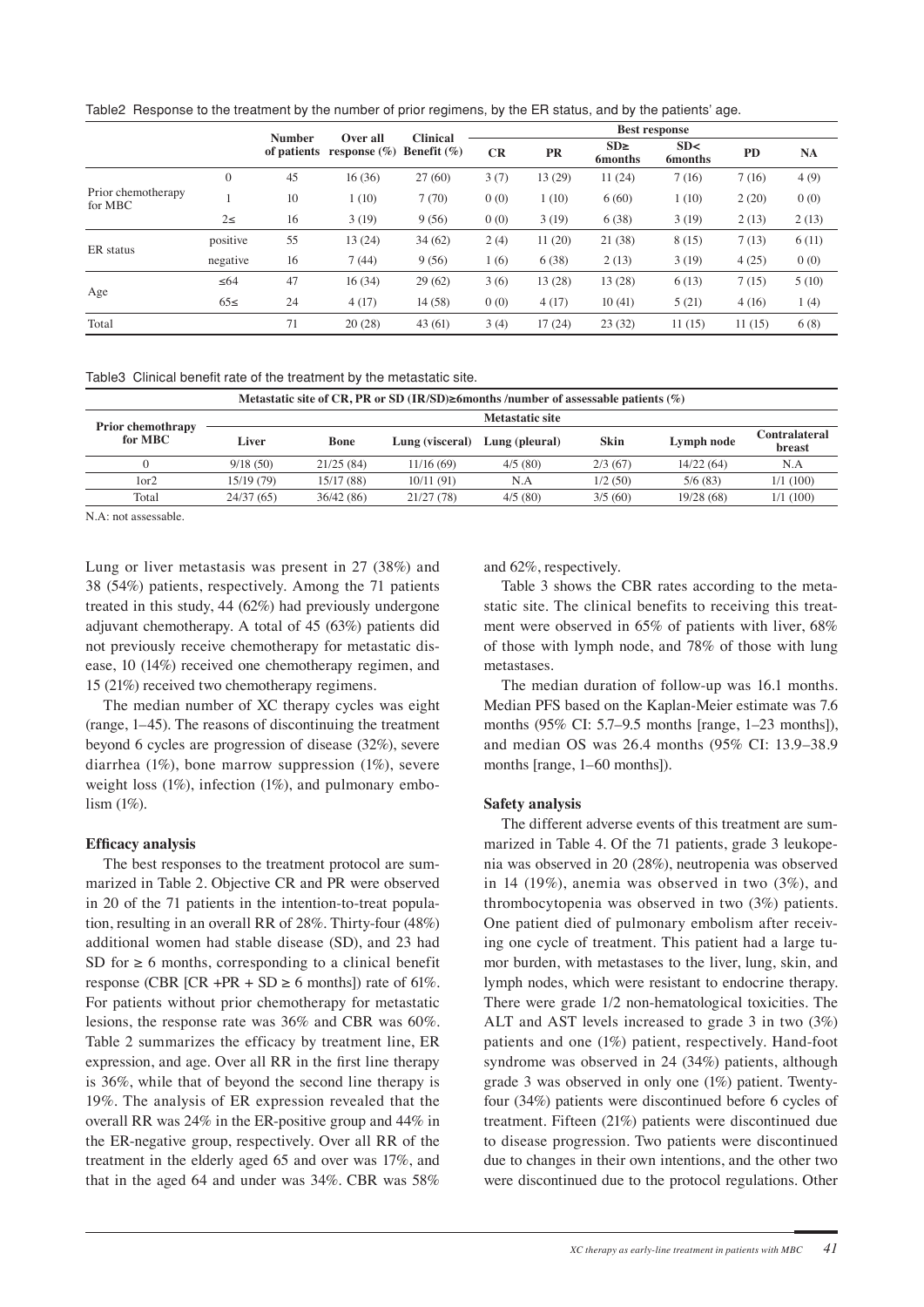| <b>Adverseevent</b> (AE) | number of patients (percent) N=71 |               |              |              |                |              |  |  |  |
|--------------------------|-----------------------------------|---------------|--------------|--------------|----------------|--------------|--|--|--|
|                          | Any grade                         | <b>Grade1</b> | Grade2       | Grade3       | Grade4         | Grade5       |  |  |  |
| Leukopenia               | 49 (85)                           | 11(15)        | 29 (41)      | 20(28)       | $\mathbf{0}$   | $\mathbf{0}$ |  |  |  |
| Neutropenia              | 50 (70)                           | 17(24)        | 18(25)       | 14(19)       | 1(1)           | $\Omega$     |  |  |  |
| Anemia                   | 44 (62)                           | 33(46)        | 9(5)         | 2(3)         | $\mathbf{0}$   | $\Omega$     |  |  |  |
| Thrombocytopenia         | 33(46)                            | 29(41)        | 2(3)         | 2(3)         | $\overline{0}$ | $\Omega$     |  |  |  |
| <b>AST</b> elevation     | 33(46)                            | 28 (39)       | 4(6)         | 1(1)         | $\overline{0}$ | $\mathbf{0}$ |  |  |  |
| Fatigue                  | 30(42)                            | 23(32)        | 6(8)         | 1(1)         | $\mathbf{0}$   | $\Omega$     |  |  |  |
| Hand-foot syndrome       | 24(34)                            | 16(23)        | 7(10)        | 1(1)         | $\overline{0}$ | $\mathbf{0}$ |  |  |  |
| Nausea                   | 23(32)                            | 16(23)        | 7(10)        | $\mathbf{0}$ | $\overline{0}$ | $\mathbf{0}$ |  |  |  |
| Cr elevation             | 17(24)                            | 14(20)        | 3(4)         | $\mathbf{0}$ | $\overline{0}$ | $\mathbf{0}$ |  |  |  |
| ALT elevation            | 15(21)                            | 12(17)        | 1(1)         | 2(3)         | $\overline{0}$ | $\mathbf{0}$ |  |  |  |
| Stomatitis               | 11(15)                            | 11(15)        | $\mathbf{0}$ | $\mathbf{0}$ | $\mathbf{0}$   | $\mathbf{0}$ |  |  |  |
| Vomitting                | 9(13)                             | 5(7)          | 4(6)         | $\mathbf{0}$ | $\mathbf{0}$   | $\mathbf{0}$ |  |  |  |
| Alopecia                 | 7(10)                             | 6(8)          | 1(1)         |              |                |              |  |  |  |
| Diarrhea                 | 6(8)                              | 4(6)          | 2(3)         | $\mathbf{0}$ | $\overline{0}$ | $\Omega$     |  |  |  |
| <b>BUN</b> elevation     | 2(3)                              | 2(3)          | $\Omega$     | $\mathbf{0}$ | $\overline{0}$ | $\mathbf{0}$ |  |  |  |
| Thromboembolic event     | 1(1)                              |               | $\Omega$     | $\mathbf{0}$ | $\mathbf{0}$   | 1(1)         |  |  |  |
| Maximum grade any AE     | 69                                | 13(18)        | 30(42)       | 24(34)       | 1(1)           | 1(1)         |  |  |  |

cases were discontinued due to adverse events such as infection, myelosuppression, and weight loss.

## **Discussion**

Previous studies investigating combined XC therapy in patients with MBC have reported positive primary RR, PFS, and OS results compared with the historical reports describing capecitabine as monotherapy<sup>9, 12, 13)</sup>. Our study group previously reported the efficacy and toxicity of XC combination chemotherapy in patients who previously had the anthracycline therapy<sup>11)</sup>. In this prospective cohort study, we aimed to reveal how XC therapy was used in clinical practice, and to investigate its efficacy and safety. Thus, this prospective observational study did not specify the timing of administration or disease state, but virtually all of the registered cases were upfront for metastatic breast cancer. For patients without prior chemotherapy for metastatic lesions, response rates were comparable to our previous study.

After completing this study, we found that the XC regimen was preferably used in three specific patient groups, the first of which was older adults. We compared the effects of treatment and the frequency of adverse events in patients aged 65 years or older with those aged 64 years or younger. More than 80% of the patients enrolled in the present cohort study were aged >50 years; in particular, 34% were over 65 years. The clinical benefit rate in these patients was 58%, which was comparable to that of the younger group (Table 2). Same is true for PFS and OS

(Fig. 1). It is important to minimize the side effects in older patients with decreased activity of daily living and multiple comorbidities. They may not be able to tolerate strong intravenous anticancer drugs that can possibly induce severe adverse events. In the present study, the incidence of grade  $\geq 3$  adverse events was 36%, most of which showed controllable leukopenia and neutropenia except for 2 patients who experienced grade3 anemia and elevated liver enzymes (Table 4). One patient died of pulmonary embolism after completing one cycle of treatment. It is thought that advanced cancer was most likely cause of this thromboembolic event. Although hand-foot syndrome is one of the most frequent and troublesome adverse events for capecitabine, but grade ≥3 was recorded in only 1 patient.

The second potential candidate for XC therapy is patients with non-life-threatening bone or lung metastases. We investigated the therapeutic effects according to the site of metastasis based on CBR (Table 3). More than 80% of patients with bone or lung metastases can achieve clinical benefits; even in 65% of patients with liver metastases, an increase in tumor size can be controlled for  $\geq 6$ months. Although the XC regimen is unlikely to obtain CR, this study showed XC can control tumor progression to some extent. Moreover, this regimen can also play an important role in postponing the onset of symptoms or in mitigating the severity of symptoms associated with tumor progression.

The third candidate for XC therapy is those who had not receive 5-FU prior to this study. In the current prac-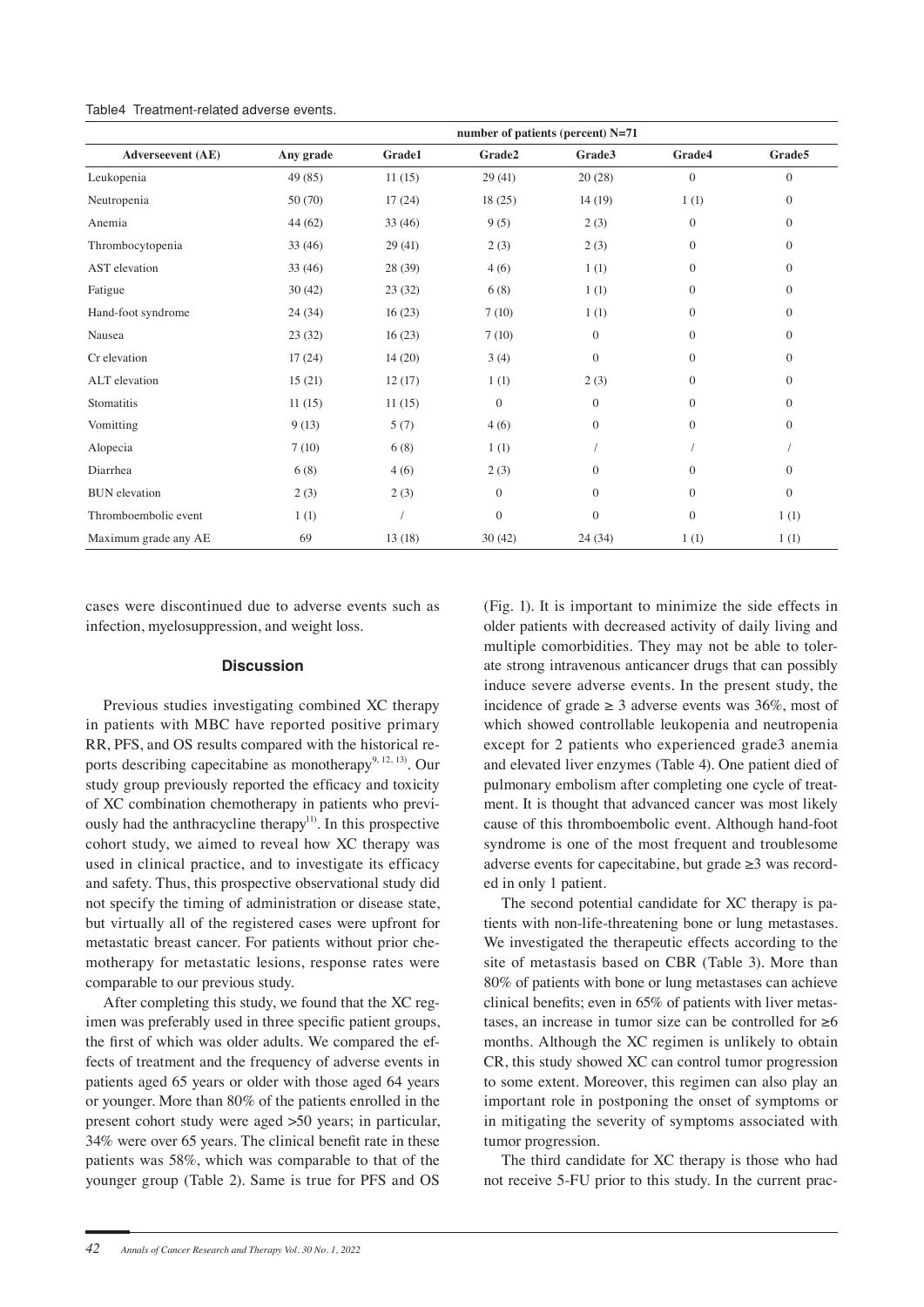

Fig 1. Kaplan-Meier Estimates of Progression-free Survival and Overall Survival by age at the treatment A solid line is shown for patients over 65, while a dotted line for patients under 65. Dot marks indicate censored patients at the last time when the patient were confirmed to be alive with no event. Panel (a) shows the Kaplan-Meier estimates of progression-free survival and Panel (b) shows that of overall survival.

tice, anthracycline and taxanes are used as a perioperative chemotherapy, but 5-FU or alkylating agents are not often included in an adjuvant therapy. Thus, XC combination appears to be suitable regimen for recurrent disease. Indeed, 62% of the patients had received adjuvant chemotherapy, of which 39% received anthracyclines, 28% received taxanes, and only 13% received 5-FU (Table 1).

In this cohort study, 43 (63%) patients were chemonaïve for metastatic sites, and all patients, except for one, received a second-line treatment. The objective RR, which was the primary endpoint of this study, was 28.1%. The chemo-naïve group had an objective RR of 36%, while the second-line and beyond group had an objective RR of 16% (Table 2). Other studies reported that XC therapy gave rise to the objective RR with no previous chemotherapy was  $30\% - 36\%$ <sup>11-13)</sup>, and second-line chemotherapy for MBC  $13\% - 35\%$ <sup>14</sup>, which were comparable to our result. For chemotherapy-naïve patients, the median PFS and OS in the present study was 8.5 months, and 35.6 months, respectively, while PFS of 11.3 months and OS of 26.7 months for paclitaxel and bevacizumab combination in the E2100 trial<sup>15)</sup>. Although PFS might be shorten compared with that of E2100 trial, OS was comparable indicating that the XC combination does not seem to interfere subsequent therapy.

The discrepancy between the OS and PFS results may be explained by the fact that XC is a mild and durable regimen that can be administered for a longer period of time with a gradual effect and tolerable adverse events. Indeed, 60% of the patients were able to continue treatment for longer than 6 months due to good tolerance to XC. It is interesting to notice that there were 7 and 1 patients who reached PR and CR beyond 6 months of treatment, respectively.

This study was planned as a cohort study examining the effects of XC treatment in clinical practice. Therefore, there was not much intervention in case selection and follow-up methods on the protocol. This is considered to be the reasons why the response rate was lower than that of the phase II study we conducted earlier.

In conclusion, XC combination is a useful regimen as a front-line therapy for MBC unless the patient has a lifethreatening disease. It has tolerable adverse events which are acceptable to the patients, and long-term treatment is possible.

#### **Support information:**

 This work was supported by non-profit organization of the Clinical Hematology-Oncology Treatment Study Group (CHOT-SG) for conducting the study.

#### **Ethical approval:**

 Informed consent was obtained from all individual participants included in this study. All procedures performed were in accordance with the ethical standards of the institutional and/or national research committee and with 1964 Helsinki declaration and its later amendments, Good Clinical Practice guidelines, and other local regulatory requirements. This study complies with the current laws of Japan. The study protocol and its amendments were approved by the institutional review board at each study institute. This study has been registered with the University Hospital Medical Information Network Center (ID: UMIN000044444).

#### **Conflict of interest:**

 KM, MY, RN, YY, and SM received honoraria from Chugai. All remaining authors have no conflicts of interest to declare.

#### **Acknowledgement:**

 The authors all thank Ms. Yukimi Itoh, Noriko Ikoma and Etsuko Kumagawa for collecting and cleaning the clinical data and extensive secretarial work. The authors also would like to thank the patients who took part in the trial and their families, as well as the staff who assisted with the study at each site.